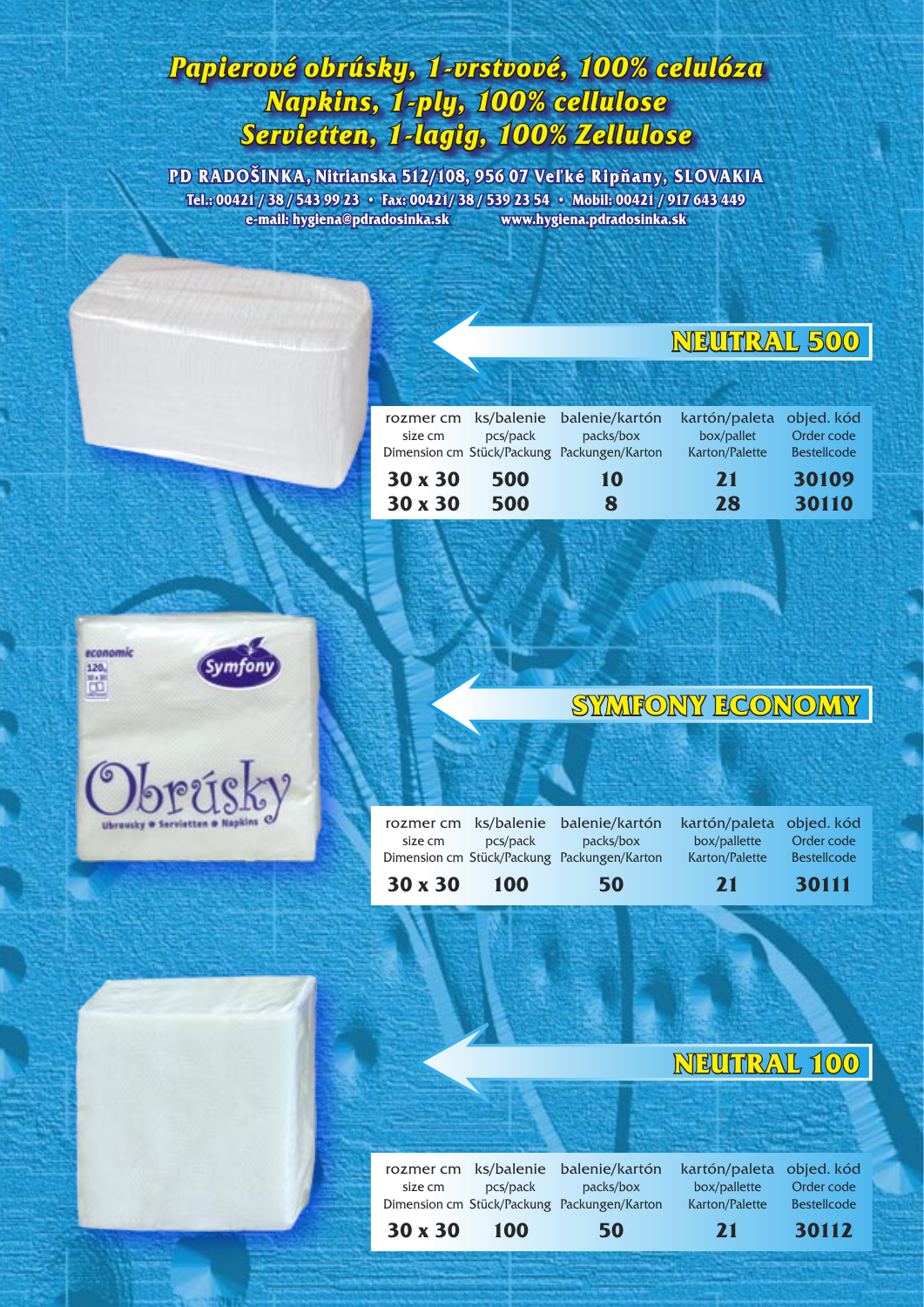# *Hygienické papierové produkty Sanitary Paper Products*

*Hygienepapierprodukte*

#### **PD RADOŠINKA, Nitrianska 512/108, 956 07 Veľké Ripňany, SLOVAKIA**

**Tel.: 00421 / 38 / 543 99 23 • Fax: 00421/ 38 / 539 23 54 • Mobil: 00421 / 917 643 449 e-mail: hygiena@pdradosinka.sk www.hygiena.pdradosinka.sk**

*Toaletný papier, 1-vrstvový, 100% recycling Toilet paper, 1-ply, 100% recycling*

*Toilettenpapier, 1-lagig, 100% recycling*

|                       | Ø role / šírka<br>(mm)   | počet rolí<br>v balení           | počet bal. / paleta      | objed. kód         |
|-----------------------|--------------------------|----------------------------------|--------------------------|--------------------|
|                       | Roll Ø / width<br>(mm)   | Quantity of rolls<br>in 1 pack   | Packing<br>on pallet     | Order code         |
|                       | Rolle Ø / Breite<br>(mm) | Anzahl von Rollen<br>pro Packung | Packungen<br>pro Palette | <b>Bestellcode</b> |
| <b>Jumbo Roll 190</b> | 190/90                   | 6                                | 84                       | 40101              |
| <b>Jumbo Roll 240</b> | 240/90                   | 6                                | 70                       | 40102              |
| <b>Jumbo Roll 260</b> | 260/90                   | 6                                | 42                       | 40103              |
| <b>Iumbo Roll 280</b> | 280/90                   | 6                                | 42                       | 40104              |
|                       |                          |                                  |                          |                    |

*Toaletný papier, biely recycling, belosť 65% MgO, 2-vrstvový Toilet paper, white recycling, whiteness 65% MgO, 2-ply Toilettenpapier, Weiß recycling, Weiße 65% MgO, 2-lagig*

|                       | Ø role / šírka<br>(mm)   | počet rolí<br>v balení           | počet bal. / paleta      | objed. kód         |
|-----------------------|--------------------------|----------------------------------|--------------------------|--------------------|
|                       | Roll Ø / width<br>(mm)   | Quantity of rolls<br>in 1 pack   | Packing<br>on pallet     | Order code         |
|                       | Rolle Ø / Breite<br>(mm) | Anzahl von Rollen<br>pro Packung | Packungen<br>pro Palette | <b>Bestellcode</b> |
| <b>Jumbo Roll 190</b> | 190/90                   | 6                                | 84                       | 40107              |
| <b>Jumbo Roll 240</b> | 240/90                   | 6                                | 70                       | 40108              |
| <b>Jumbo Roll 260</b> | 260/90                   | 6                                | 42                       | 40109              |
| <b>Jumbo Roll 280</b> | 280/90                   | 6                                | 42                       | 40110              |

*Toaletný papier, 100% celulóza, 2-vrstvový Toilet paper, 100% Cellulose, 2-ply Toilettenpapier, 100% Cellulose, 2-lagig*

|                       | Ø role / šírka<br>(mm)   | počet rolí<br>v balení           | počet bal. / paleta      | objed. kód         |
|-----------------------|--------------------------|----------------------------------|--------------------------|--------------------|
|                       | Roll Ø / width<br>(mm)   | Quantity of rolls<br>in 1 pack   | Packing<br>on pallet     | Order code         |
|                       | Rolle Ø / Breite<br>(mm) | Anzahl von Rollen<br>pro Packung | Packungen pro<br>Palette | <b>Bestellcode</b> |
| <b>Jumbo Roll 190</b> | 190/90                   | 6                                | 84                       | 40113              |
| <b>Jumbo Roll 240</b> | 240/90                   | 6                                | 70                       | 40114              |
| <b>Jumbo Roll 260</b> | 260/90                   | 6                                | 42                       | 40115              |
| <b>Jumbo Roll 280</b> | 280/90                   | 6                                | 42                       | 40116              |